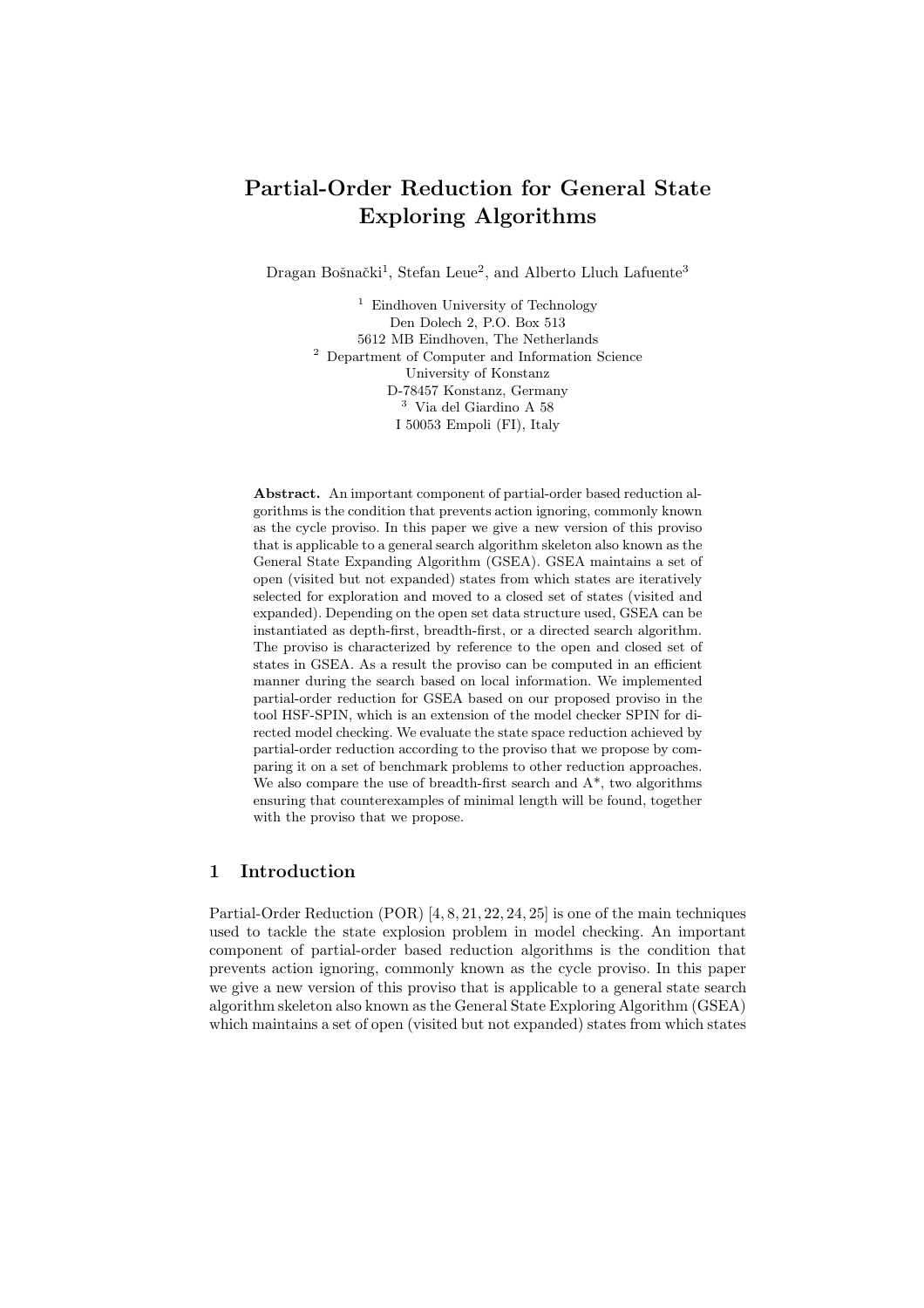are iteratively selected for exploration and moved to a closed set of states (visited and expanded).

Unlike the full state space exploration, POR expands only a subset of the enabled actions in a given state, called the ample set. The actions outside the ample set are temporarily ignored. However, if one is not careful, an action could be permanently ignored along some cycle in the reduced state space. Consider a state s that appears in both the full and the reduced state spaces. An action a is (permanently) ignored if it is executed in s in the full state space, but it is ignored along all execution sequences starting at s in the reduced state space.

To prevent this, we require that the following condition (which we call *open*) set proviso) is satisfied: at least one state s which is directly reachable via an action from the ample set has not been visited before or it is in the set of open states. Otherwise the ample set consists of all enabled transitions. For simplicity, in the remainder of this introductory section we treat the newly generated unvisited states also as open states since they will eventually be entered in the open set.

The intuition behind the open set proviso is that the ignoring problem is postponed until state s is expanded later. As the ignored actions are independent of the actions in the ample set, they stay enabled in the open state. Thus, they will be either selected in the ample set of s and as such executed, or they will be delayed for another open state reachable from s. Under the assumption that the GSEA algorithm terminates one can show that this postponement will eventually stop. This is because the set of open states will eventually become empty.

Such a proviso is a generalization of the cycle proviso for partial-order reduction with breadth-first search (BFS) [2]. The BFS POR proviso in turn was inspired by the algorithm presented in [1] for the application of POR in symbolic state space exploration.

Being characterized by means of the open set of states in GSEA, the open set proviso can be computed in an efficient manner during the search based on local information, i.e., information about the currently expanded state and its successors. Further, depending on the data structure which is used to represent the open set, GSEA can be instantiated as a depth-first, a breadth-first, or a directed search algorithm. As it was shown in [5], the latter can significantly improve the error-detection capabilities of explicit state model checking.

We implemented partial-order reduction for GSEA based on our proposed proviso in the tool HSF-SPIN, which is an extension of the model checker SPIN for directed model checking. We evaluate the state space reduction achieved by partial-order reduction according to the proviso that we propose by comparing it on a set of benchmark problems to other reduction approaches.

With the development of a proviso that is applicable to BFS as well as  $A^*$ , which is an optimal directed heuristic search algorithm if an admissible heuristics is used, we can experimentally address a further relevant issue. When checking safety properties both BFS and A\* are capable of returning counterexamples of minimal length if an erroneous state is found in the state space. The usage of BFS without partial order reduction is often impossible due to the memory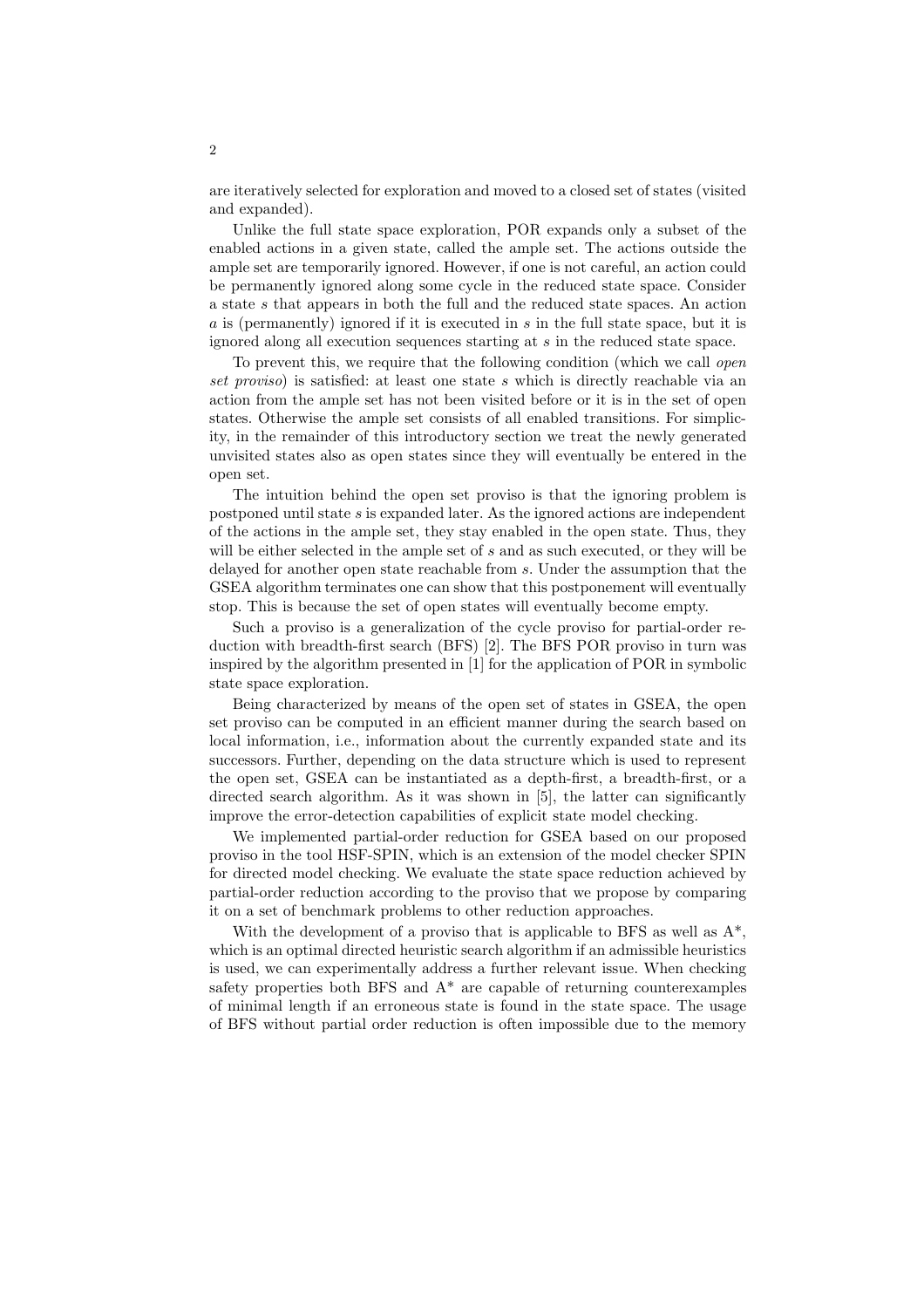needs of this algorithm. But this obstacle to its application is partially remedied by the availability of an efficient partial order reduction, which this paper (as well as some previous papers) offers. It will hence be interesting to see how both optimal algorithms perform when used to find errors with the proposed proviso.

Related Work. The POR algorithm of [1] is for symbolic state space exploration and as such it is based on BFS. Unlike the POR version of GSEA (and the open set proviso, as a part of it) which is presented in this paper, the algorithm proposed in [1] is not dealing with reopening of states. Further, the practical side of the theory in [1] hinges on the concept of history function which assigns to each state a set of states.

The states in the history can be seen as potentially "dangerous" because they can lead to a cycle. By requiring that at least one action leads outside the "dangerous" set, i.e., at least one successor state does not belong to the history, one ensures that at least one action from the ample set does not close a cycle. (Therefore, the temporarily ignored transitions can safely be postponed.) In order to be useful in practice, there should be a simple criterion to define such history sets. For example, in the context of explicit state model checking, assuming depth-first search (DFS) exploration, the history set of the currently expanded state s consists of the states which are on the DFS stack. If at least one of the successors is not on the DFS stack we are sure that at least one transition from the ample set does not close a cycle.

To avoid cycles, the definition of history requires that for no two states  $s, s'$ , s belongs to the history of s' and, vice versa, s' is in the history of s. Because of the reopening of states that GSEA performs, a direct application of the history concept is not possible since the set of open states does not satisfy such a requirement. Our approach, however, results in an efficiently checkable condition which is still expressed in terms of the set of open (closed) states.

In [5] a simple proviso is proposed. It requires that at least one newly generated state is not one of the already visited states. As the set of open states is a subset of the visited states, the open set proviso is weaker than the visited proviso. As a result reductions which are refuted by the visited proviso are allowed by the open set proviso. Our experiments show that this leads to significantly better results than the ones presented in [5].

In another work [14], the authors exploit the fact that the concurrent systems we work with are defined by a parallel composition of sequential processes. This leads to the formulation of a static version of the cycle proviso, i.e., one which do not depend on the search status but on information that is gathered at compiletime. This static condition is in general much stronger, and as our experiments showed, in practice it tends to be less efficient than the open set proviso.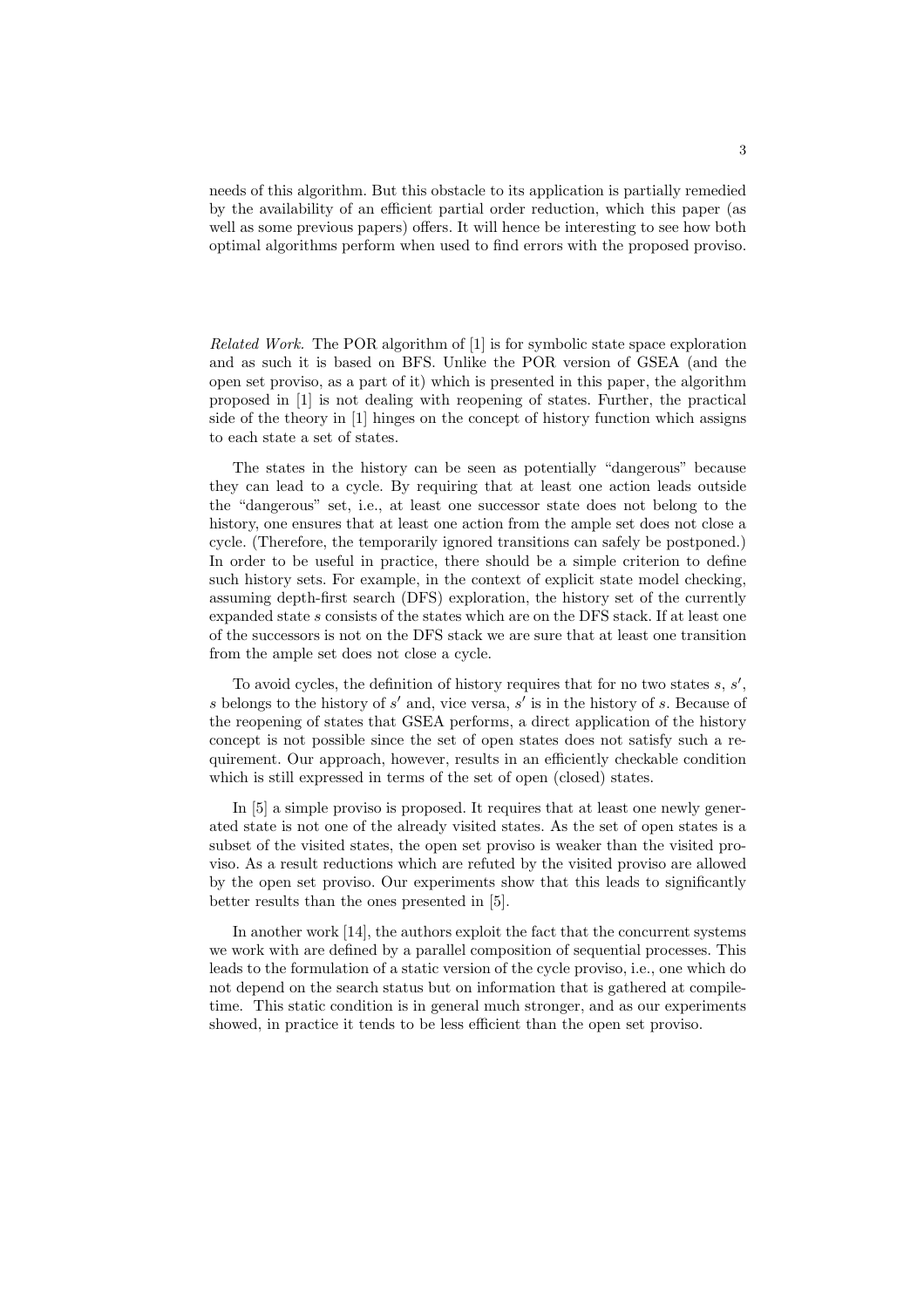Alternatives for the cycle proviso are presented in [16] and [15]. Both references assume DFS exploration of the state space and are therefore not directly applicable to our setting<sup>1</sup>.

Paper Layout. In Section 2 we review the foundations of labeled transition systems, partial-order reduction and directed model checking. Our approach towards an efficient partial-order reduction for general state space exploring algorithms is introduced in Section 3. We describe our experimental results in Section 4 and conclude in Section 5.

## 2 Preliminaries

#### 2.1 Transition Systems

Our approach mainly targets the verification of asynchronous systems where the global system is constructed as an asynchronous product of a set of local component processes. We assume an interleaving model of execution. To reason formally about such systems, we introduce the notion of a labeled transition system. 2

Definition 1 (Labeled transition system). A labeled transition system (LTS), is a 6-tuple  $(S, \hat{s}, A, \tau, \Pi, L)$ , where S is a finite set of states,  $\hat{s} \in S$  is the initial state, A is a finite set of actions,  $\tau : S \times A \rightarrow S$  is a (partial) transition function,  $\Pi$  is a finite set of boolean propositions,  $L : S \to 2^{\Pi}$  is a state labeling function.

Let  $\mathcal{T} = (S, \hat{s}, A, \tau, \Pi, L)$  be an LTS. An action  $a \in A$  is said to be T-enabled in state  $s \in S$ , denoted  $s \stackrel{a}{\rightarrow} \tau$  iff  $\tau(s,a)$  is defined. The set of all actions  $a \in A$  enabled in state  $s \in S$  is denoted enabled  $\tau(s)$ ; that is, for any  $s \in S$ , enabled  $\tau(s) = \{a \in A \mid s \stackrel{a}{\rightarrow} \tau\}$ . When the LTS is clear from the context we omit the T subscript. A state  $s \in S$  is a *deadlock* state iff enabled(s) =  $\emptyset$ .

Transition function  $\tau$  of LTS T induces a set  $T \subseteq S \times A \times S$  of transitions defined as  $T = \{(s, a, s') \mid s, s' \in S \land a \in A \land s' = \tau(s, a)\}.$  To improve readability, we write  $s \stackrel{a}{\rightarrow} s'$  for  $(s, a, s') \in T$ . We also say that s' is a successor of s.

The transition function  $\tau$  implies that the LTSs are deterministic in the sense that in a given state  $s$  an action  $a$  cannot result in more than on state. However, this is not a restriction from a practical point of view, as we shall now argue. Note that in practice the labels of the transitions correspond to program statements (see [11], for instance). Consider first two statements which are the same but belong to two different processes. For instance, this is the

4

<sup>&</sup>lt;sup>1</sup> Note to reviewers: Shortly before the submission of this paper we were made aware of an adaptation for breadth-first search of the algorithm in [16] described in [19]. A comparison with our approach will be the subject of future research.

<sup>2</sup> Labeled Transition Systems with state propositions, like the ones used in this paper, are sometimes named "Labeled Kripke structures" or "Doubly labeled transition systems".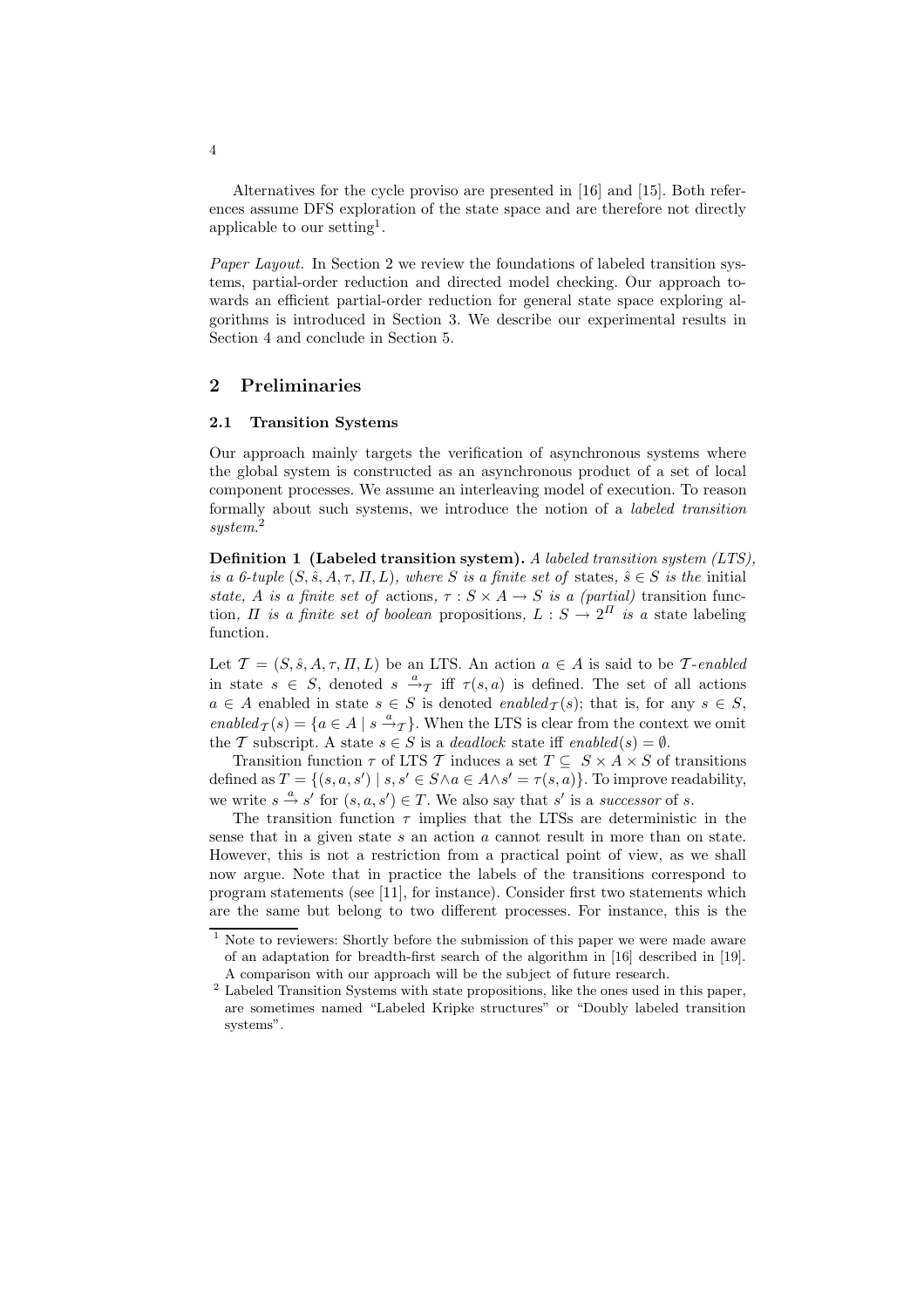case if we have two instances of the same statement that belong to different instances of the same concurrent process (proctype, in Spin). If the statement does not change the program (location) counter, then the theoretical condition that  $\tau(s, a)$  always results in the same state is trivially satisfied. Suppose that in a given (global) state s the execution of the statement that corresponds to action  $a$ changes the program (location) counter of the process to which it belongs. Then, since the program counters are part of the state vector, the execution of each statement results in a different global state. In case we have non-determinism within the same process, it does not make much sense to have statements with the same name within the same non-deterministic choice. For instance, consider the following code in Promela, the input language of Spin:

if :: a=1 :: a=1 fi

Depending on the implementation, in such a case each statement would either have a unique identifier or the statements would automatically be merged into one statement, for instance such as in Spin.

An execution sequence of LTS  $\mathcal T$  is a (finite) sequence of consecutive transitions in T. For any natural number  $n \in \mathbb{N}$ , states  $s_i \in S$  and actions  $a_i \in A$ with  $i \in \mathbb{N}$  and  $0 \leq i < n$ ,  $s_0 \stackrel{a_0}{\rightarrow} s_1 \stackrel{a_1}{\rightarrow} \ldots s_{n-1} \stackrel{a_{n-1}}{\rightarrow} s_n$  is called an execution sequence of length n of T iff  $s_i \stackrel{a_i}{\rightarrow} s_{i+1}$  for all  $i \in \mathbb{N}$  with  $0 \leq i < n$ . State  $s_n$  is said to be *reachable* from state  $s_0$ . A state is said to be reachable in T iff it is reachable from  $\hat{s}$ .

#### 2.2 Partial-Order Reduction

The basic idea of state space reduction is to restrict the part of the state space of a concurrent system that is explored during verification in such a way that all properties of interest are preserved. Partial-order reduction exploits the independence of properties from the many possible interleavings of the individual actions of a concurrent system. In our experimental context, actions correspond to statements of Promela (the model specification language of SPIN and HSF-SPIN).

To be practically useful, a reduction of the state space must be achieved on-the-fly, during the construction and traversal of the state space. This means that it must be decided per state which transitions, and hence which subsequent states, must be considered. Let  $\mathcal{T} = (S, \hat{s}, A, \tau, \Pi, L)$  be some LTS.

**Definition 2 (Reduction).** For any so-called reduction function  $r : S \to 2<sup>A</sup>$ , we define the (partial-order) reduction of  $T$  with respect to r as the smallest LTS  $\mathcal{T}_r = (S_r, \hat{s}_r, A, \tau_r, \Pi, L_r)$  satisfying the following conditions:

- $-S_r \subset S$ ,  $\hat{s}_r = \hat{s}$ ,  $\tau_r \subset \tau$ , and  $L_r = L \cap (S_r \times \Pi);$
- for every  $s \in S_r$  and  $a \in r(s)$  such that  $\tau(s, a)$  is defined,  $\tau_r(s, a)$  is defined.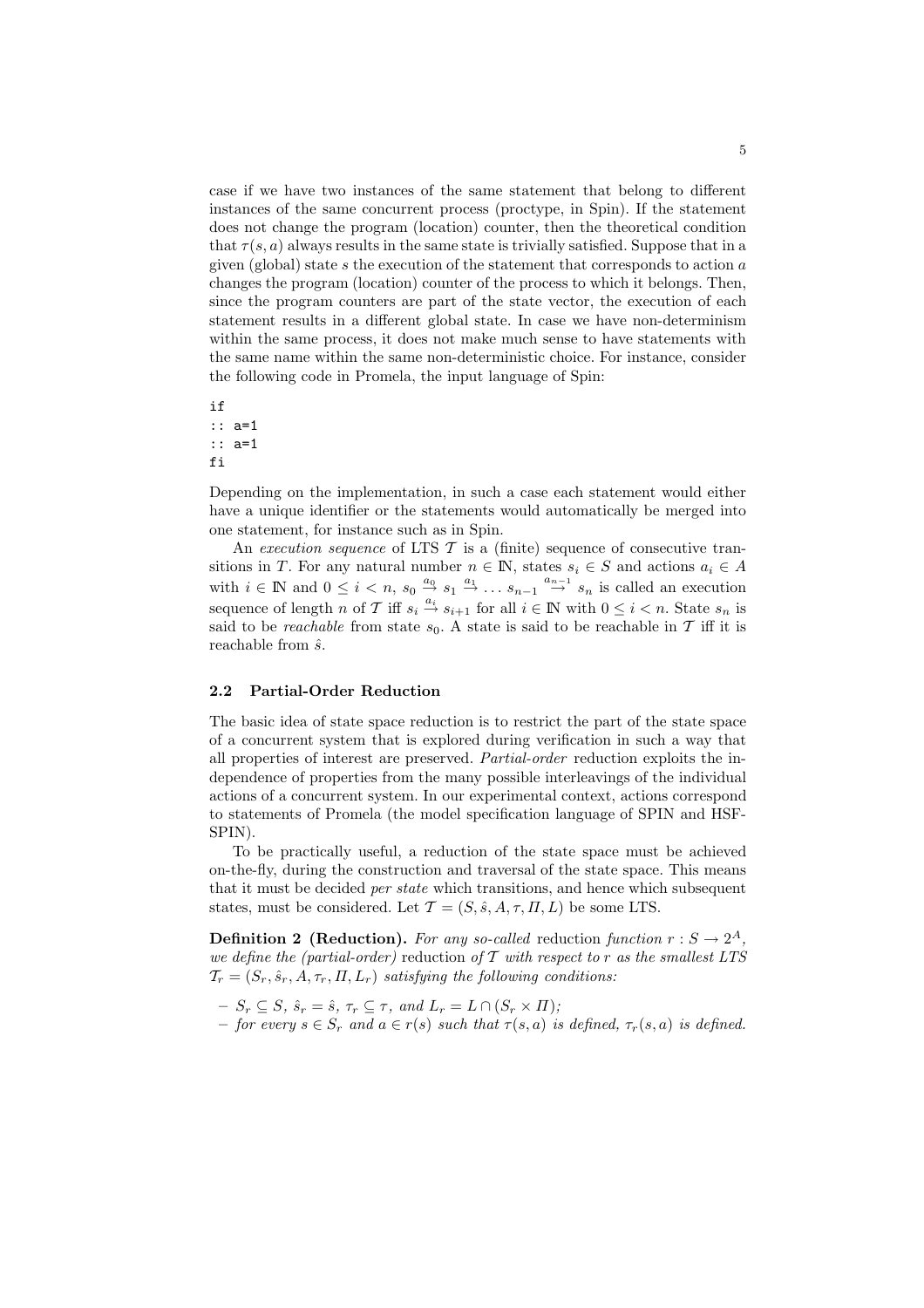Note that these two requirements imply that, for every  $s \in S_r$  and  $a \in A$ , if  $\tau_r(s, a)$  is defined, then also  $\tau(s, a)$  is defined and  $\tau_r(s, a) = \tau(s, a)$ .

Formally, if the function  $r(s)$  is fixed in advance, the reduced LTS  $\mathcal{T}_r$  is independent of the particular algorithm with which it is generated. In practice  $r(s)$ is computed on-the-fly during the generation of  $\mathcal{T}_r$ , so the latter may depend on the algorithm.

Not all reductions preserve all properties of interest. Depending on the properties that a reduction must preserve, we have to define additional restrictions on r. To this end, we need to formally capture the notion of independence. Actions occurring in different processes can easily influence each other, for example, when they access global variables. The following notion of independence defines the absence of such mutual influence: two independent actions neither disable nor enable one another and they are commutative.

**Definition 3 (Independence of actions).** Actions  $a, b \in A$  with  $a \neq b$  are independent in a given state  $s \in S$  iff the following holds:

- if a ∈ enabled(s) then b ∈ enabled(s) iff b ∈ enabled(τ(s, a)),
- if b ∈ enabled(s) then a ∈ enabled(s) iff a ∈ enabled(τ(s, b)), and
- $\tau(\tau(s, a), b) = \tau(\tau(s, b), a)$

Actions that are not independent are called dependent. The following conditions are sufficient for preservation of deadlocks [8, 9, 18, 23]:

- C0a: if  $a \in r(s)$  then  $a \in enabled(s)$
- C0b:  $r(s) = \emptyset$  iff enabled(s) =  $\emptyset$ .
- C1 (persistence): For any  $s \in S$  and execution sequence  $s_0 \stackrel{a_0}{\rightarrow} s_1 \stackrel{a_1}{\rightarrow} \dots \stackrel{a_{n-1}}{\rightarrow}$  $s_n$  of length  $n \in \mathbb{N} \setminus \{0\}$  such that  $s_0 = s$  and  $a_i \notin r(s)$  for all  $i \in \mathbb{N}$  with  $0 \leq i < n$ , it holds: action  $a_{n-1}$  is independent in  $s_{n-1}$  with all actions in  $r(s)$ .

In this paper we focus on subclasses of safety properties that include Promela assertions [11] (annotations stating the truth of a predicate). (See also the comments in the paragraph after Theorem 1 below.)

The main obstacle in the verification of safety properties is the so called action ignoring problem which was identified for the first time in [24]. Informally, the ignoring problem occurs when a reduction of a state space ignores the actions of an entire process. For instance, if there is a cyclic process in the system which contains only globally independent actions, i.e., does not interact with the rest of the system, the reduction algorithm could ignore the rest of the system by choosing only actions of this process in  $r(s)$ . An action a is ignored in a state  $s \in S_r$  iff  $a \in enabled_\mathcal{T}(s)$  and for all s' which are reachable in  $\mathcal{T}_r$  from s it holds  $a \notin enabled_{\mathcal{T}_r}(s')$ . An action is ignored in  $\mathcal{T}_r$  iff it is ignored in some state  $s \in S_r$ . So, the following condition prevents action ignoring:

– C2ai: For every  $s \in S_r$  and every  $a \in A$ , if  $a \in enabled_{\mathcal{T}}(s)$ , then there exists an execution sequence  $s_0 \stackrel{a_0}{\rightarrow} s_1 \stackrel{a_1}{\rightarrow} \dots s_{n-1} \stackrel{a_{n-1}}{\rightarrow} s_n$  such that  $s = s_0$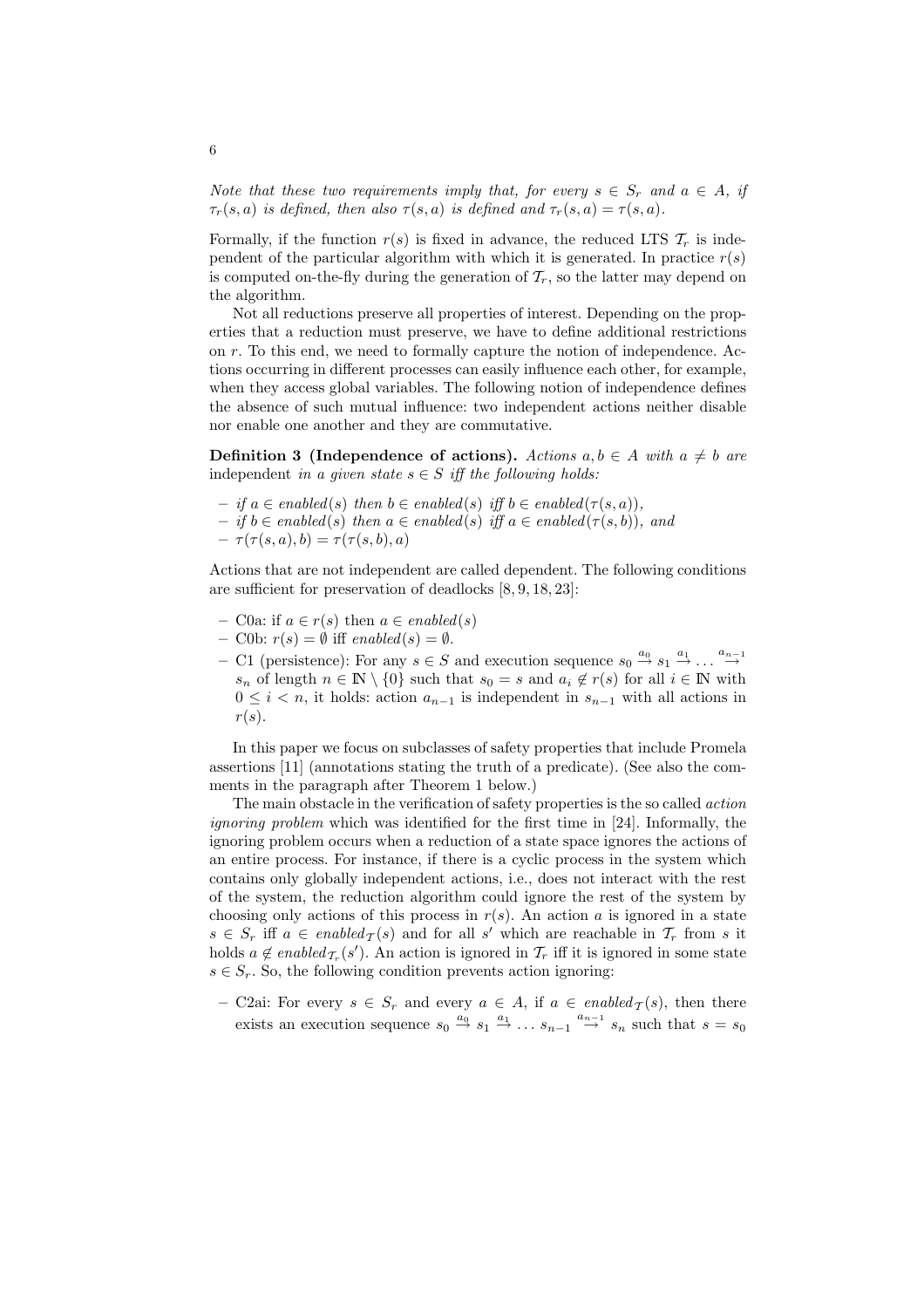and which is in the reduced state space  $\mathcal{T}_r$  (i.e.,  $s_i \in S_r$  for  $1 \leq i \leq n$  and  $a_i \in r(s_i)$  for  $0 \leq i \leq n-1$ ) and  $a \in r(s_n)$ .

In other words, each delayed transition in s must be eventually executed in a state reachable from s.

Condition C2ai implies that each execution sequence (of the original state space)  $\sigma$  starting in s has a representative in the reduced state space. A representative violates the safety property iff the sequence in the non-reduced state space violates the property (e.g. [1]). If we see the execution sequence as a sequence of actions, this representative is a permutation of an action sequence obtained by extending  $\sigma$  with another (possibly empty) action sequence  $\sigma'$  from the original state space. More formally, the claim is given by the following theorem:

**Theorem 1.** Given an LTS  $\mathcal T$  and a reduction function  $r$  that satisfies C0a, C0b, C1, and C2ai, let  $s_0 \stackrel{a_0}{\rightarrow} s_1 \stackrel{a_1}{\rightarrow} \dots s_{n-1} \stackrel{a_{n-1}}{\rightarrow} s_n$  be a finite execution sequence of T, such that  $s_0 \in S_r$ . Then there exists (in T) an execution sequence  $s_n \stackrel{a_n}{\rightarrow} s_1 \stackrel{a_{n+1}}{\rightarrow} \dots s_{n+k-1} \stackrel{a_{n+k-1}}{\rightarrow} s_{n+k}$ ,  $(k \ge 0)$ , such that in  $\mathcal{T}_r$  there exists an execution sequence  $s_0 \stackrel{a_{\pi(0)}}{\rightarrow} s'_1 \stackrel{a_{\pi(1)}}{\rightarrow} \dots s'_{n+k-1} \stackrel{a_{\pi(n+k-1)}}{\rightarrow} s_{n+k}$ , where  $a_{\pi(0)}, a_{\pi(1)}, \ldots, a_{\pi(n+k-1)}$  is a permutation of  $a_0, a_1, \ldots, a_{n+k-1}$ .

Proof of the above theorem can be found in [24]. Analogous results were proven previously using different versions of the condition that prevents action ignoring (e.g. [8]). Theorem 1 is a meeting point of almost all existing PORlike techniques. It implies preservation of various classes of safety properties (for instance, see [25] for an overview). Among them are also Promela assertions that can be fitted in a straightforward way in one of the existing approaches like assertions in the sense of  $[8, 12]$ , fact transitions of  $[24]$ , or local properties of  $[1]$ .

#### 2.3 Directed Model Checking

Explicit-state model checking is primarily state space search. For memory efficiency reasons, the most commonly used algorithms are DFS for safety property verification and nested DFS for liveness property checking. The verification of safety properties can be performed with BFS, which is rather memory inefficient although it guarantees to find an error on an optimally short path. Since short paths into property violating states are helpful in debugging, the authors of [5] suggested the use of heuristically guided search algorithms such as best-first search  $(BF)$  and  $A^*$  in the state space search, an approach to which they refer to as directed model checking (DMC). Such algorithms hold the potential of locating safety property violating states on short or even optimally short error paths while requiring less states to be stored than BFS. They accomplish this by functions that heuristically assign to each state a value representing the desirability of exploring it. Typical heuristics, for instance, estimate the distance of a state to the set of error states. The heuristic function takes structural properties of the state space as well as properties of the requirements specification into account.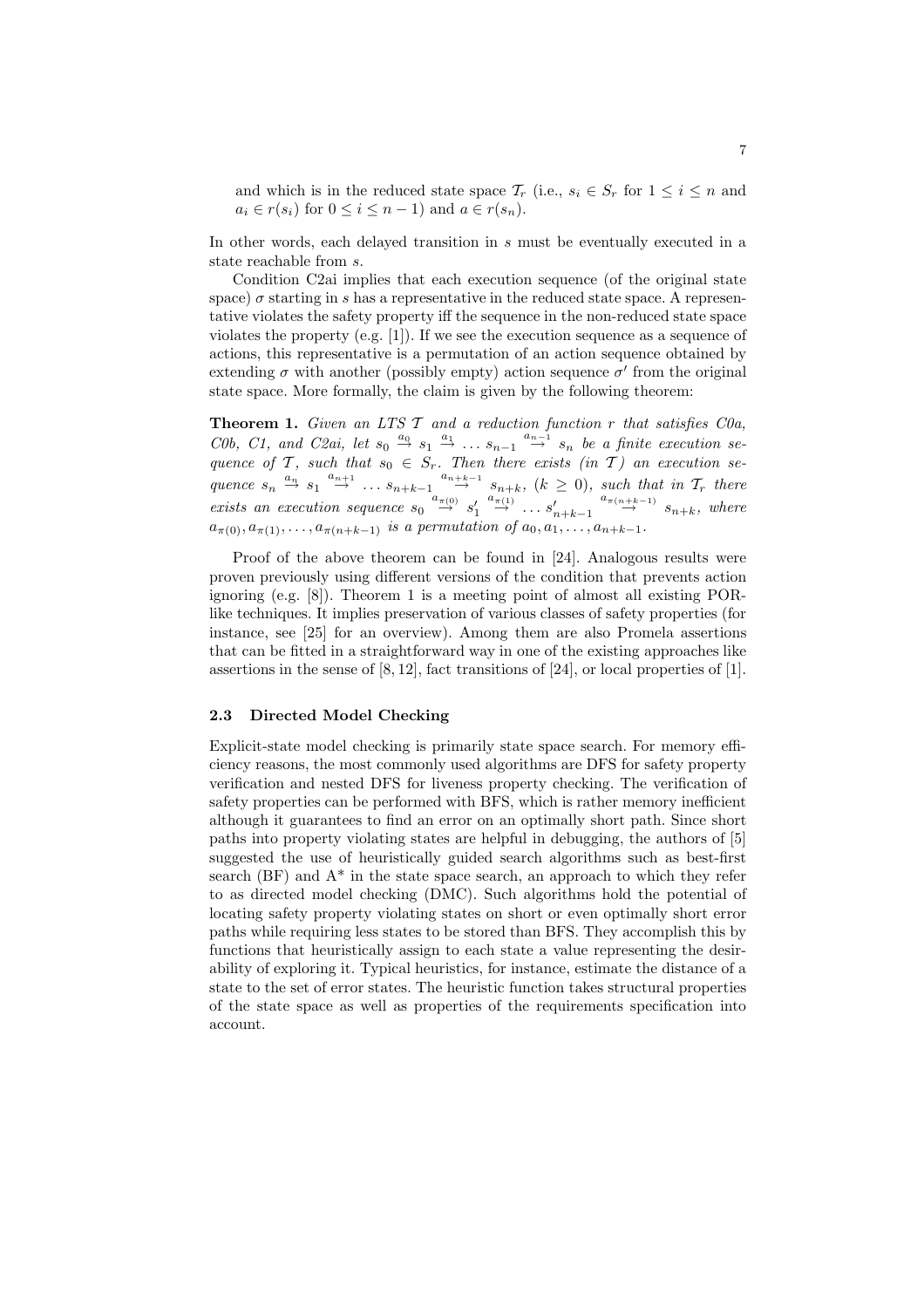In this paper we base the construction of a cycle proviso for partial-order reduction on a general search algorithm skeleton that we refer to as general state expanding algorithm (GSEA), c.f. Figure 1. This algorithm divides the set of system states  $S$  into three mutually disjoint sets: the set  $Open$  of visited but not yet expanded states, the set Closed of visited and expanded states, and the set of unvisited states. The algorithm performs the search by extracting states from Open and moving them into Closed. States extracted from Open are expanded, i.e., the respective successor states are generated. If a successor of an expanded state is neither in Open nor in Closed it is added to Open. Based on the processing (line 8) a state can be reopened, i.e., after it is deleted from Closed (line 8) it is reinserted in Open (line 9). DFS (respectively, BFS) can be defined as an instance of the general algorithm presented above, that do not perform reopening of states and where Open is implemented as a stack (resp., queue).

```
(1) procedure GSEA(s)(2) Closed \leftarrow \emptyset; Open \leftarrow \{s\}(3) while not Open.empty() do
(4) u \leftarrow Open. extract(); Closed.insert(u);(5) if goal(u) then return solution;
(6) for each a \in enabled_{\mathcal{T}} do
(7) v \leftarrow \tau(u, a); \text{ process}(v);(8) if reopenOK(v) then Closed.delete(v);(9) if v \notin Closed and v \notin Open then Open.insert(v);
```
Fig. 1. A general state expanding search algorithm.

Successful heuristic search algorithms include the non-optimal algorithm BF and the optimal algorithm  $A^*$  [10]. We present a variant of  $A^*$  suitable to verify safety properties in Figure 2. It can also be considered a variant of GSEA if one interprets Open as a priority queue in which the priority of a state  $v$  is determined by a value f. The f-value for a state v is computed as the sum of i) the length  $v.g$  of the currently shortest path from the start state to v and ii) the estimated distance  $h(v)$  from v to a goal state. A<sup>\*</sup> can perform a reopening of states. This means that it can move states from *Closed* to Open when they are reached along a path that is shorter than any path that they were reached on earlier. It is necessary to reopen states in order to guarantee that the algorithm will find the shortest path to the goal state when non-monotone heuristics are used. Monotone heuristics satisfy the property that for each state  $u$  and each successor v of u the difference between  $h(u)$  and  $h(v)$  is less than or equal to the cost of the transition that goes from  $u$  to  $v$ . Note that we usually consider that each transition has a unit cost of 1, corresponding to the step distance between

8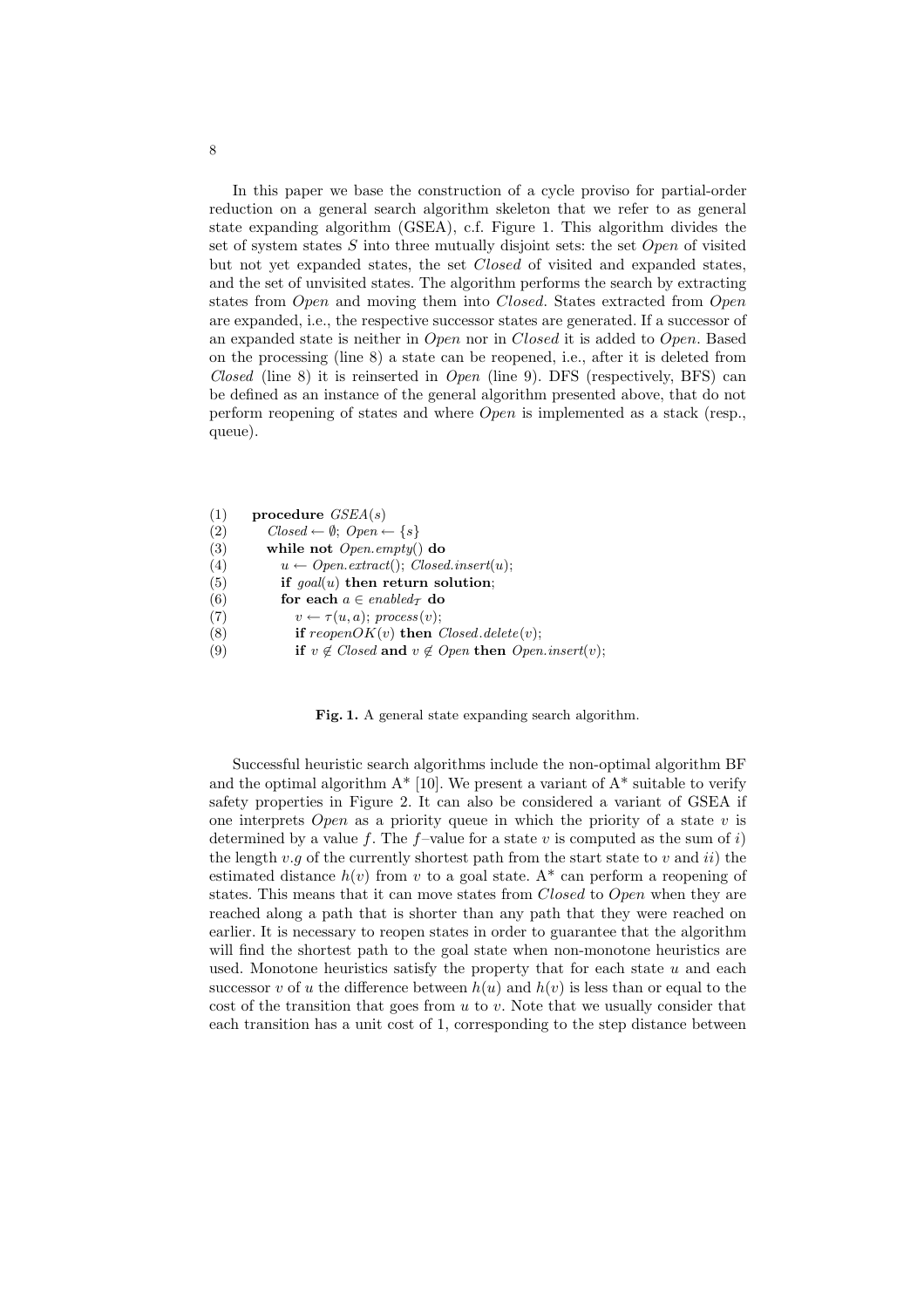adjacent states. However, our algorithmic framework can easily handle non unit costs as well. If non-monotone heuristics are applied, the number of reopenings can be exponential in the size of the state space. However, even if many of the heuristics that we use cannot be proven to be monotone, experimental experience has shown that in practical protocol validation examples states are very rarely reopened [6]. An interesting property of  $A^*$  is that if h is a lower bound of the distance to a goal state, then  $A^*$  will always return the shortest path to a goal state [17].

(1) procedure  $A^*(s)$ ( 2) begin ( 3) Closed ←  $\emptyset$ ; Open ←  $\emptyset$ ; s.f ← h(s); s.g ← 0; Open.insert(s); ( 4) while not Open.empty() do ( 5)  $u \leftarrow Open. extractmin(); Closed.insert(u);$ (6) if  $q\text{o}al(u)$  then return solution; (7) for each  $a \in enabled_{\mathcal{T}}(u)$  do (8)  $v \leftarrow \tau(u, a); v.g \leftarrow u.g + cost(e); f' \leftarrow v.g + h(v);$ (9) if  $v \in Open$  then<br>(10) if  $(f' < v.f)$  th (10) if  $(f' < v.f)$  then  $v.f \leftarrow f'$ ; (11) else if  $v \in Closed$  then (12) if  $(f' < v.f)$  then  $v.f \leftarrow f'$ ; Closed.delete(v); Open.insert(v); (13) else  $v.f \leftarrow f'$ ; Open.insert(v);

Fig. 2.  $A^*$  search algorithm.

A key challenge in directed model checking is determining appropriate heuristics. In precursory work, heuristics based on the structure of the property specification, in particular on the syntactic structure of LTL formulae, on local state machine distances as well as property specific heuristics, for instance for deadlock detection, were developed and experimentally evaluated. For more information on directed model checking, as well as the tool HSF-SPIN we refer to the papers [5, 6].

When applying partial-order reduction in the context of directed model checking one is faced with two challenges: a) The pruning of a part of the state space leads to suboptimality of the combined method since optimal error traces may be cut away by the reduction. Experimental results [6] show that in practical examples the sub-optimal solutions are very close to the optimal solutions, if a discrepancy can be detected at all. b) Algorithms such as BF and A\* lack a search stack, hence a stack based action prevention condition, such as it is used when implementing partial-order reduction for DFS based state space exploration, cannot be used. The authors of [6] therefore applied two independent over-approximations of the cycle proviso that do not rely on the presence of a search stack, c.f. our discussion in Section 3.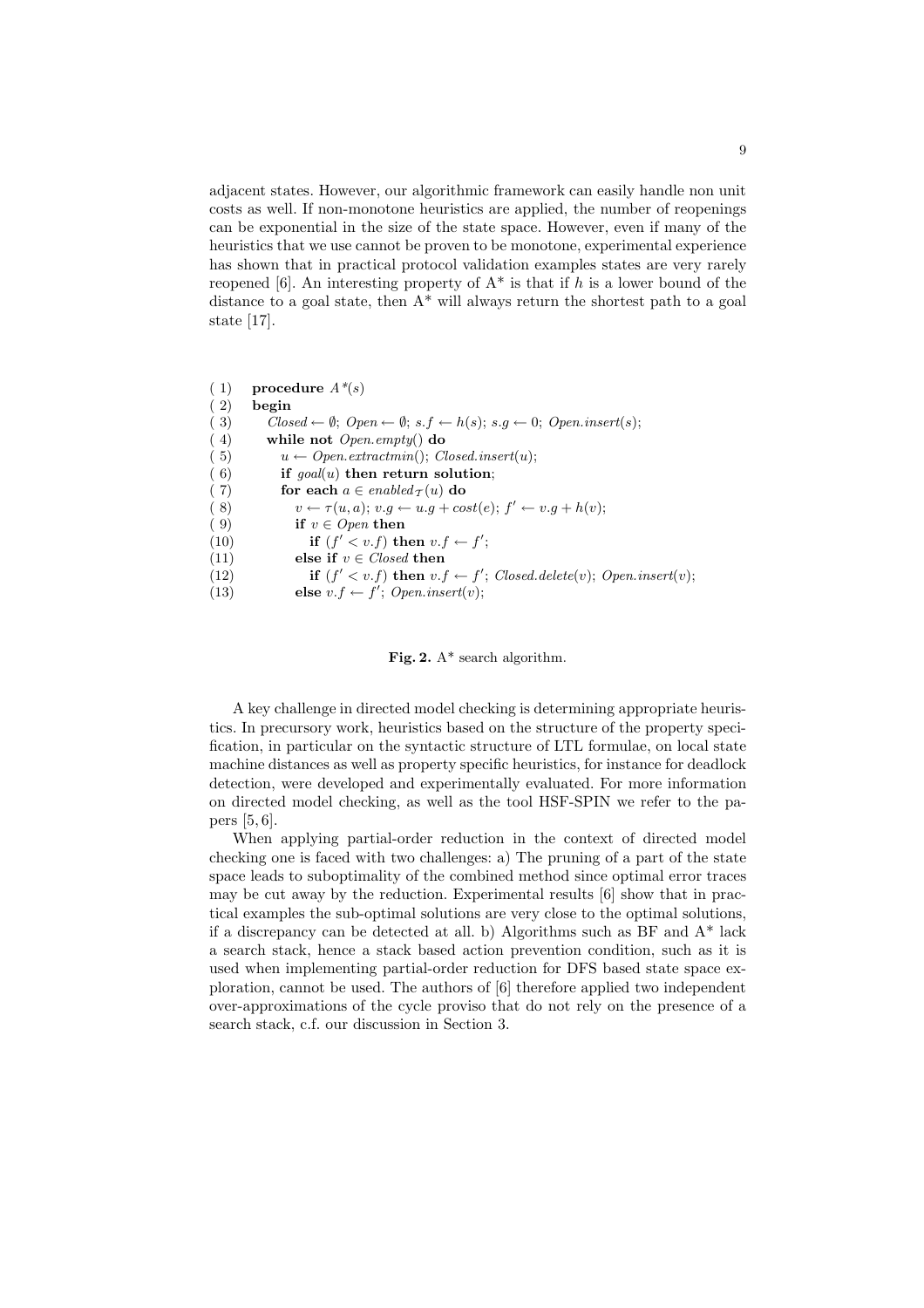## 3 Action Ignoring Prevention Condition for General Space Exploration

Condition C2ai from Section 2.2 is stated as a global property of the state space and as such it is expensive to check. Therefore, for practical purposes it is important to have a possibly stronger condition (which implies C2ai), but which can be locally checked in an efficient way. For particular state expanding strategies such stronger versions of the ignoring condition exist. For instance for DFS there exists a simple locally checkable condition. For each expanded state  $s$  in the reduced state space we require that there exists at least one action a in the reduced action set  $r(s)$  and a state  $s' \in S_r$  such that  $s \stackrel{a}{\rightarrow} s'$ and s' is not on the DFS stack. In other words, at least one transition from  $r(s)$  must lead to a transition outside the stack, i.e., must not close a cycle. Otherwise,  $r(s) = enabled<sub>T</sub>(s)$ . An analogous version of this condition exists also for BFS [2].

The partial-order reduction version of the general state expanding algorithm (POR GSEA) differs from the original of Figure 1 in line 6 only, where enabled  $\tau(u)$  is substituted by  $r(u)$ . We now put the emphasis on the new version of the action ignoring prevention condition.

The conditions that ensure persistence of  $r$ , C0a, C0b and C1, do not depend on the search order, as is argued in [5]. Consequently, they may remain unchanged. Only the condition for ignoring prevention should be adjusted to comply with the general search.

To prevent action ignoring we require that for the currently expanded state s at least one action of  $r(s)$  leads to a state s' that will be processed later by the algorithm. This means that s' is unvisited or it has been visited already but it is in the Open set. The intuition is that the solution to the ignoring problem is postponed until state  $s'$  is expanded later. The actions which are temporarily ignored in  $s$  remain enabled in  $s'$ . This is because by the persistence condition they are independent from the actions in  $r(s)$  and therefore they cannot be disabled. Under assumption that the algorithm terminates, i.e., that the *Open* set eventually becomes empty, such a postponement will eventually stop. This is because we will eventually arrive at a state for which all transitions lead outside Open. For such a state our condition does not hold and therefore the set of explored actions cannot be reduced since at that point we are guaranteed that all possibly postponed actions will be explored.

So, we require that the reduced set (reduction function)  $r(u)$ , besides conditions C0a, C0b and C1, has to satisfy for each state  $u \in S_r$  immediately before its use in the algorithm (the line in POR GSEA corresponding to line 6 of the original algorithm depicted in Figure 1) also the following condition:

– C2c (closed): There exists at least one action  $a \in r(u)$  and a state  $v \in S_r$ such that  $u \stackrel{a}{\rightarrow} v$  and  $v \notin Closed$ . Otherwise,  $r(u) = enabled_{\mathcal{T}}(u)$ .

We show below that C2c implies that the ignoring prevention condition C2ai is satisfied too by the reduced state space, which further entails (via Theorem 1) preservation of safety properties by the POR GSEA algorithm.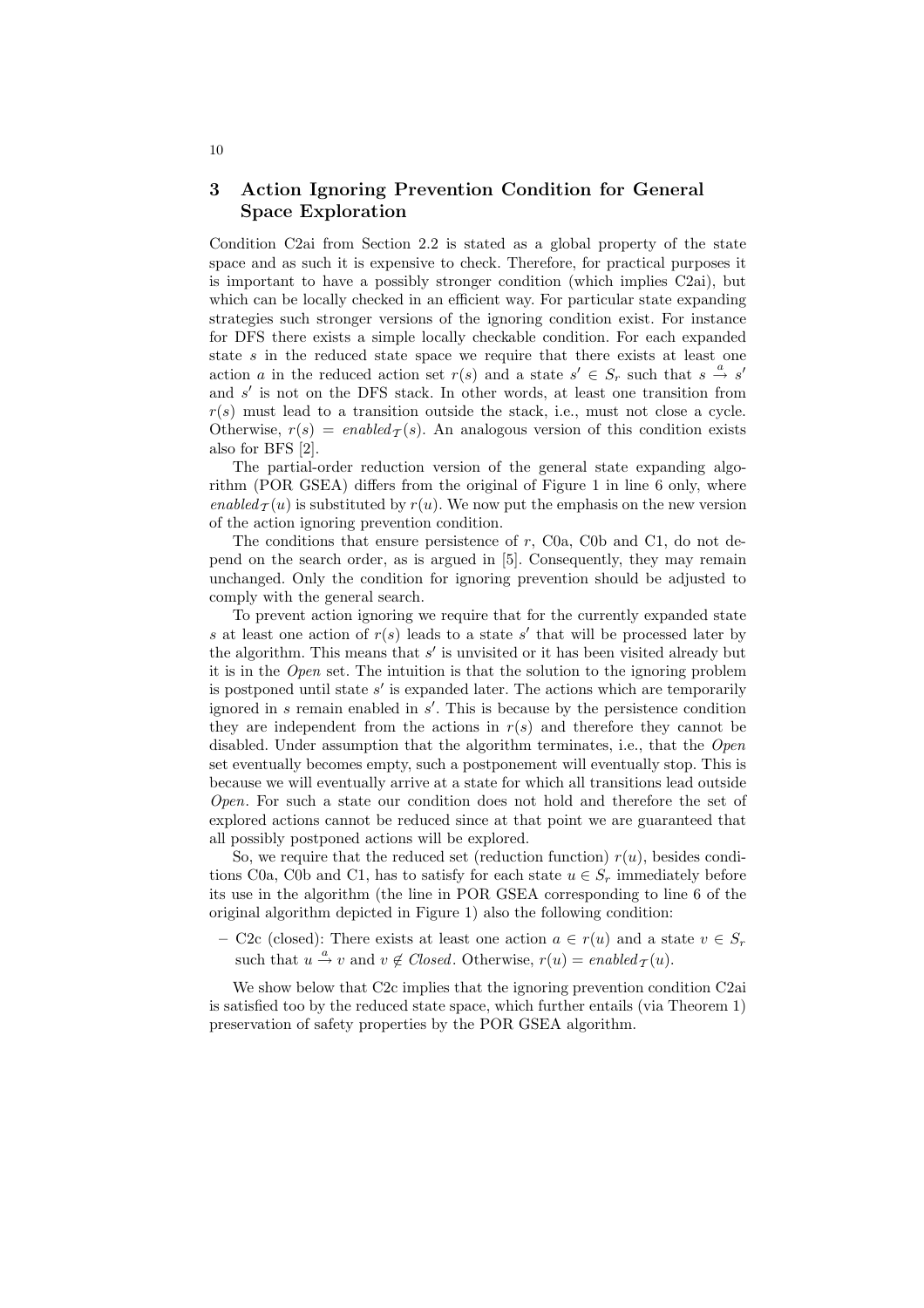**Lemma 1.** Let  $\mathcal{T} = (S, \hat{s}, A, \tau, \Pi, L)$  be an LTS with a reduction function r that satisfies conditions C0a, C0b, C1, and C2c. Further, let us assume that the POR  $GSEA$  algorithm terminates when applied on the initial state  $\hat{s}$  and produces the reduction  $T_r$ . Then r satisfies the ignoring prevention condition C2ai.

Proof. The proof is by induction on the (decreasing) order in which the states are removed from Open. As in general each state can be reinserted in Open several times, we establish the ordering based on the *last removal* of the state. To this end we assign to each state a number  $n \in \mathbb{N}$ , which we call the *removal* order of the state. The state which is removed as the very last is assigned the number  $|S_r| - 1$ , where  $|S_r|$  is the number of states in  $S_r$ , while the one which is removed first is assigned 0. Such an ordering is always possible because of the assumption that POR GSEA terminates. As a consequence, the set Open eventually becomes empty and there exists some state s which is removed last from the Open set.

Base case: Let s be the state with the highest removal order, i.e., s is removed as the last from  $Open$ . Consider the very last removal of s from  $Open$ . Since  $Open$ is empty, all successors of s must be in Closed. (If they were new they would have been inserted in *Open* which is a contradiction.) So, by condition C2c,  $r(s) = enabled_\tau(s)$ , i.e., all enabled actions will be explored. The prevention condition C2ai holds trivially.

Inductive step: Let  $s$  be the state with removal order  $n$ . We assume that for each state  $s''$  with removal order greater than  $n$ , i.e., which is removed for the last time from *Open* after s is removed for the last time, the following holds: for each  $a \notin r(s'')$ , there exists a state s' reachable via an execution sequence in the reduced state space such that  $a \in r(s')$ . Consider the very last removal of s from Open. If  $r(s) = enabled_\mathcal{T}(s)$  C2ai holds trivially. So, let us assume that  $r(s)$  is a proper subset of enabled  $\tau(s)$ . By condition C2c there exists at least one action  $b \in r(s)$  and a state  $s'' \in S_r$  such that  $s \stackrel{b}{\to} s''$  and  $s'' \notin Closed$ . This implies that  $s''$  is either a new unvisited state and it will be inserted in Open or it is already in *Open*. As by our assumption s is already removed (before it is expanded) for the last time from  $Open$  (line 4 of the POR GSEA algorithm) we are sure that  $s''$  will be removed from  $Open$  for the last time after s. Let a be an action which is not in  $r(s)$ , i.e., it is postponed. By the persistence condition C1 actions a and b are independent and therefore  $a$  is enabled in  $s''$ . By the induction hypothesis there exists a state  $s'$  reachable from  $s''$  via a transition sequence in the reduced state space. The concatenation of  $s \xrightarrow{\alpha} s''$  and the execution sequence from s'' to  $s'$  gives the desired execution sequence from  $s$  to  $s'$ . ⊓⊔

After proving the termination of the concrete version of the POR GSEA algorithm, its correctness follows by Lemma 1 and further by Theorem 1. Proofs of termination of A<sup>∗</sup> and similar directed search algorithms discussed in Section 2.3 can be found in Section 3.1.2 of [20]. As the POR versions of those algorithms work on a subset of the original state space it is trivial to adapt the argument from [20] to the case of the state space reduced by partial-order reduction. Another argument for the termination of the instances of (POR) GSEA is given in [3].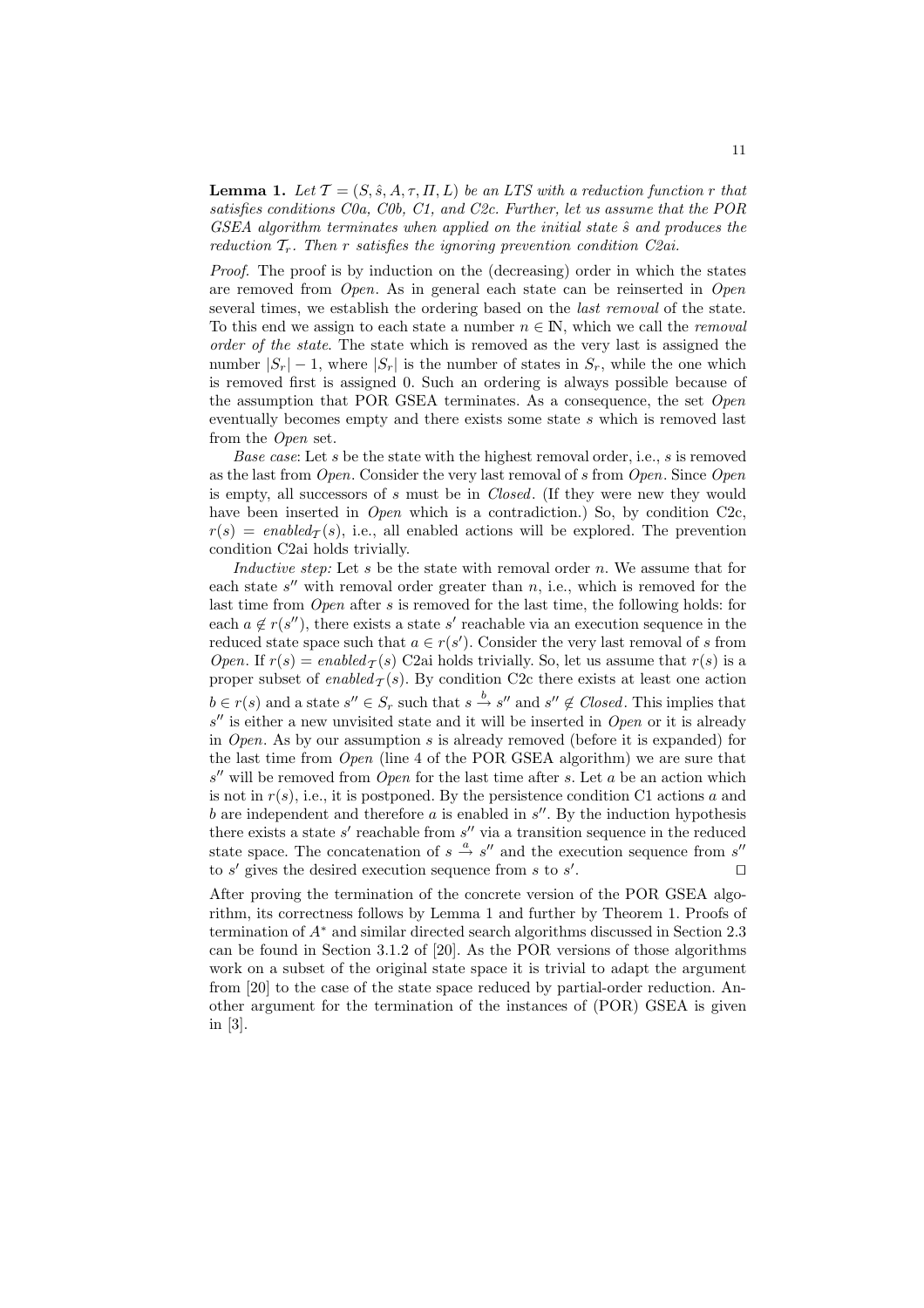In full analogy with the DFS case [21, 13], accompanied with some additional restrictions on r [7, 22], a stronger version of the open set proviso that preserves  $LTL_{-X}$  and  $CTL_{-X}^*$  (e.g. [4]) can be defined:

– C2cl: (closed liveness) For all actions  $a \in r(s)$  and states  $s' \in S_r$  such that  $s \stackrel{a}{\rightarrow} s', s' \notin Closed.$ 

We refer the reader to [3] for further details.

We now turn to the problem of finding efficiently computable cycle provisos for A\*. Using the observation made in [14] that to prevent global cycles one has to break all local cycles of the involved concurrent processes, in [6] a static POR method was adapted to the  $A^*$  based directed model checking setting. The method relies on marking one action in every local control cycle as "sticky". It is then enforced that no sticky action is allowed in an ample set of a state if the state is not fully expanded. The resulting proviso c2s is defined as the following condition (for the details we refer to the literature) on the reduced set  $r(s)$  of a state s state being expanded.

– C2s (static): There exists no sticky action  $a \in r(s)$  such that  $s \stackrel{a}{\rightarrow} s'$ . Otherwise,  $r(s) = enabled_{\mathcal{T}}(s)$ .

A second idea proposed in [6] was to enforce breaking cycles by requiring that at least one transition in the ample set does not lead to a previously visited state, which lead to the following condition:

– C2v (visited): There exists at least one action  $a \in r(s)$  and a state  $s' \in S_r$ such that  $s \stackrel{a}{\rightarrow} s'$  and  $s' \notin Closed \cup Open$ . Otherwise,  $r(s) = enabled_{\mathcal{T}}(s)$ .

It is worth noting that our proviso is better than the visited proviso described in the previous section. This is simply because C2c trivially implies C2v. In the experimental section we will show that, in practice, C2c performs significantly better than C2v.

For safety properties it was shown that C2s and C2v entail the original cycle proviso [6]. Further, while strictly weaker than condition C2ai, experimental results show that still significant reductions could be achieved with these conditions.

### 4 Experiments

This section presents experimental results that evaluate the performance of the proposed proviso. We implemented the approach described in our paper in the tool HSF-SPIN [5] and performed various experiments in which we compare our proposed proviso with the performance of other, previously proposed provisos for BFS and A\*. Experiments were run under Linux on PC with an AMD Athlon 1.8 Ghz processor. We use various models in our experiments: A leader election algorithm (leader) that solves the problem of finding a leader in a ring topology, a model of a concurrent program that solves the stable marriage problem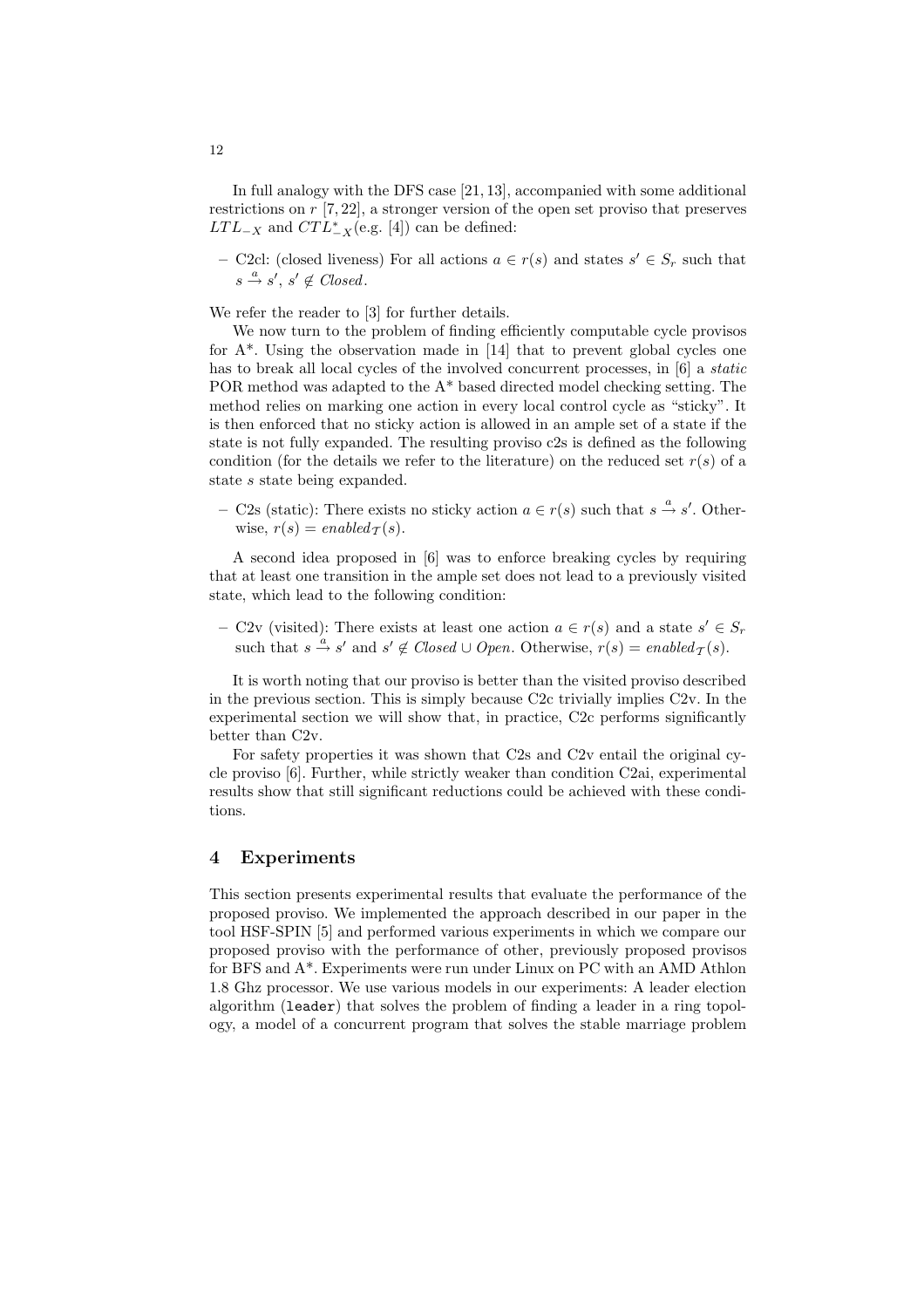$(\text{marriers}(n))$ , the CORBA GIOP protocol  $(\text{giop}(n,m))$  which is a key component of the OMG's Common Object Request Broker Architecture (CORBA) specification, and preliminary design of a Plain Old Telephony System (pots). A description of these models can be found in [5]. Note that these models have been used in benchmarking partial order reductions before, and that the GIOP and POTS models have real-life system complexities. For scalable models we indicate the instantiated parameters using brackets after the name of the protocol.

Our first set of experiments is devoted to a specific case of the GSEA, namely BFS. None of the previous works on BFS with PO [2, 5] presents a comparison with the newly proposed proviso  $(C2c)$ . The results of [5], which do not consider C2c, show that none between the visited proviso  $(C2v)$  [5] and the static proviso (C2s) [14] is better than the other. In contrast, the results of [2] do not consider C2s but show that the C2c is significantly better than C2v. The main question to investigate is therefore how C2c performs in comparison to C2s. Table 1 depicts results obtained by completely exploring the state space of some models using BFS as search algorithm in combination with various reduction methods: no partial-order reduction at all (no), no action ignoring prevention (C2i), C2v, C2s and C2c. Note that C2i leads to an unsound reduction. We introduce it only in order to assess the other provisos in terms of the number of ample sets that they refuse. For each experiment we present the size of the state space (s), the amount of memory required (m), and the running time (r).

The first thing we observe is that C2c performs better than C2v. This, for instance, becomes especially obvious in model giop where C2c explores about three times less states. Regarding the comparison with the C2s approach, the C2c based reduction performs better in all cases. Here, model leader is the most significant example since C2c explores almost four times less states. Finally, by comparing the colums C2c and C2i we observe that C2c refuses ample sets in model giop only. Note that when the exploration with C2c results in equal state spaces as when ignoring the proviso, there is a small difference in the running time that can be traced to the overhead caused by computing the proviso.

We continue the evaluation of our C2c proviso in a different setting, namely where the goal is error detection and directed model checking algorithms like  $A^*$ are used. We also performed additional experiment with other DMC algorithms like best-first search leading to similar results. The results of [5] show no clear winner between C2v and the C2s. Hence, the first question to answer is whether C2c outperforms C2s. Second we would like to find out to what degree C2c is actually superior to C2v.

To answer this last question we basically extend the results presented in [5] with C2c. Table 2 depicts the results. As in the previous set of experiments, C2c performs significantly better than C2v. See, for instance, models marriers and giop, where the number of states explored with C2c is only about half the number explored with C2v. On the other hand, there is no clear winner between C2c and C2s approach. For instance, the best reduction is achieved with C2s in model marriers and with C2c in model giop. In the rest of the models both provisos work equally well.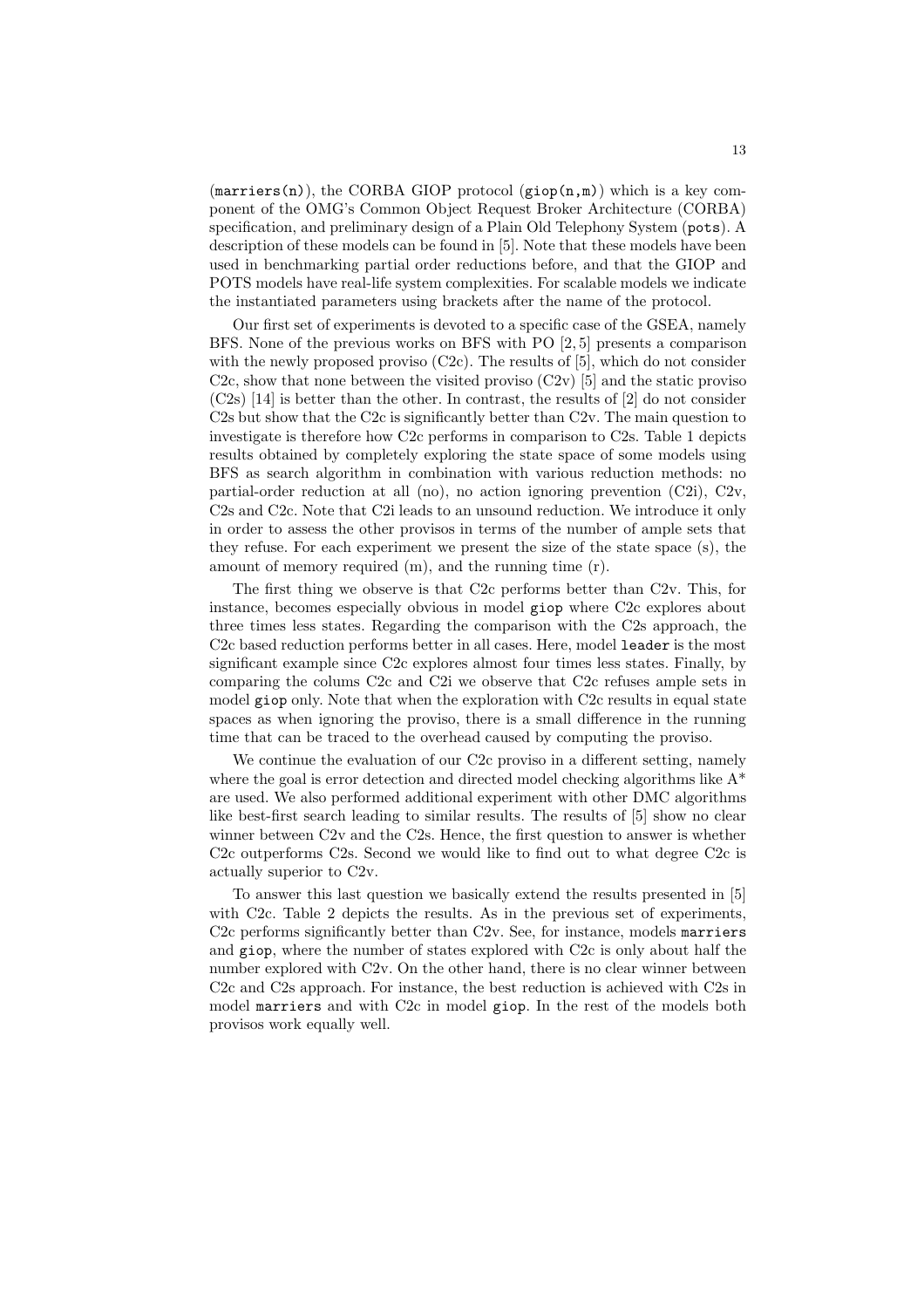| marriers(3)          |           |                  |                                                    |                   |                  |  |  |  |  |  |
|----------------------|-----------|------------------|----------------------------------------------------|-------------------|------------------|--|--|--|--|--|
|                      |           |                  | $BFS + no BFS + C2i BFS + C2v BFS + C2s BFS + C2c$ |                   |                  |  |  |  |  |  |
| S                    | 96,295    | 29,501           | 56,345                                             | 57,067            | 29,501           |  |  |  |  |  |
| m                    | 12 MB     | 6 MB             | 8 MB                                               | 8 MB              | $6\;\mathrm{MB}$ |  |  |  |  |  |
| r                    | $1.13$ s  | $0.21$ s         | $0.58$ s                                           | $0.54$ s          | $0.23$ s         |  |  |  |  |  |
| $\texttt{leader}(6)$ |           |                  |                                                    |                   |                  |  |  |  |  |  |
|                      |           |                  | $BFS + no BFS + C2i BFS + C2v BFS + C2s BFS + C2c$ |                   |                  |  |  |  |  |  |
| S                    | 445,776   | 3.160            | 5,209                                              | 11,921            | 3.160            |  |  |  |  |  |
| m                    | 147 MB    | $3\ \mathrm{MB}$ | 4 MB                                               | 6 MB              | 3 MB             |  |  |  |  |  |
| r                    | $34.48$ s | $0.07$ s         | $0.18$ s                                           | 0.19              | $0.08$ s         |  |  |  |  |  |
| $\textsf{giop}(2,1)$ |           |                  |                                                    |                   |                  |  |  |  |  |  |
|                      |           |                  | $BFS + no BFS + C2i BFS + C2v BFS + C2s BFS + C2c$ |                   |                  |  |  |  |  |  |
| S                    | 664,376   | 65,964           | 209,382                                            | 231,102           | 66,160           |  |  |  |  |  |
| m                    | 384 MB    | 39 MB            | 122 MB                                             | 134 MB            | 39 MB            |  |  |  |  |  |
| r                    | $16.42$ s | $1.12$ s         | $4.76$ s                                           | $4.44 \mathrm{s}$ | $1.23$ s         |  |  |  |  |  |

Table 1. Completely exploring state spaces with BFS and several reduction methods.

By comparing the two previous sets of experiments we observe the following phenomenon: in model marriers, algorithm BFS with C2c explores as many states as BFS with C2i (Table 1), while A\* with C2c explores almost twice the states than  $A^*$  with C2i (Table 2). In other words, the C2c proviso is refuting ample sets when the search algorithm is  $A^*$  but not when it is BFS. What happens is that the new proviso, as the rest of the provisos, depends on the order in which states are explored. This issue can be illustrated by a simple example. Assume the following state space:

$$
s_0 \xrightarrow{c} s_1 \xrightarrow{a} s_2
$$
  

$$
s_3 \xrightarrow{b} s_4
$$
  

$$
s_3 \xrightarrow{a} s_4
$$

Suppose that  $\hat{s} = s_0$  and that actions a,b are unconditionally independent and that we use BFS with our proviso to explore the state space. First, state  $s_0$ is extracted from the open set and its successors  $s_1, s_3$  are inserted into Open (we assume that no reduction is possible at  $s_0$ ). Assume that the order in which they are inserted is  $s_1$  first and then  $s_3$ . At the next iteration of BFS, state  $s_1$  is selected for expansion. Now,  $\{b\}$  is selected as ample set since it satisfies all the conditions. In the last step state  $s_4$  is explored. The algorithm, hence, explores all states but  $s_2$ .

Consider now that  $s_3$  is inserted in *Open* first and  $s_1$  second. Now, state  $s_3$ is extracted from the *Open* set and  $s_4$  is inserted in it. In the next step, state  $s_2$ is selected for expansion, but this time set  ${b}$  is refused by C2c since state  $s_3$ is no more in the open set. Thus, the search is forced to visit state  $s<sub>4</sub>$ . In sum, the whole state space is visited.

We have performed some experiments in which the exhaustive exploration is performed randomly. This was done by using algorithm  $A^*$  and a random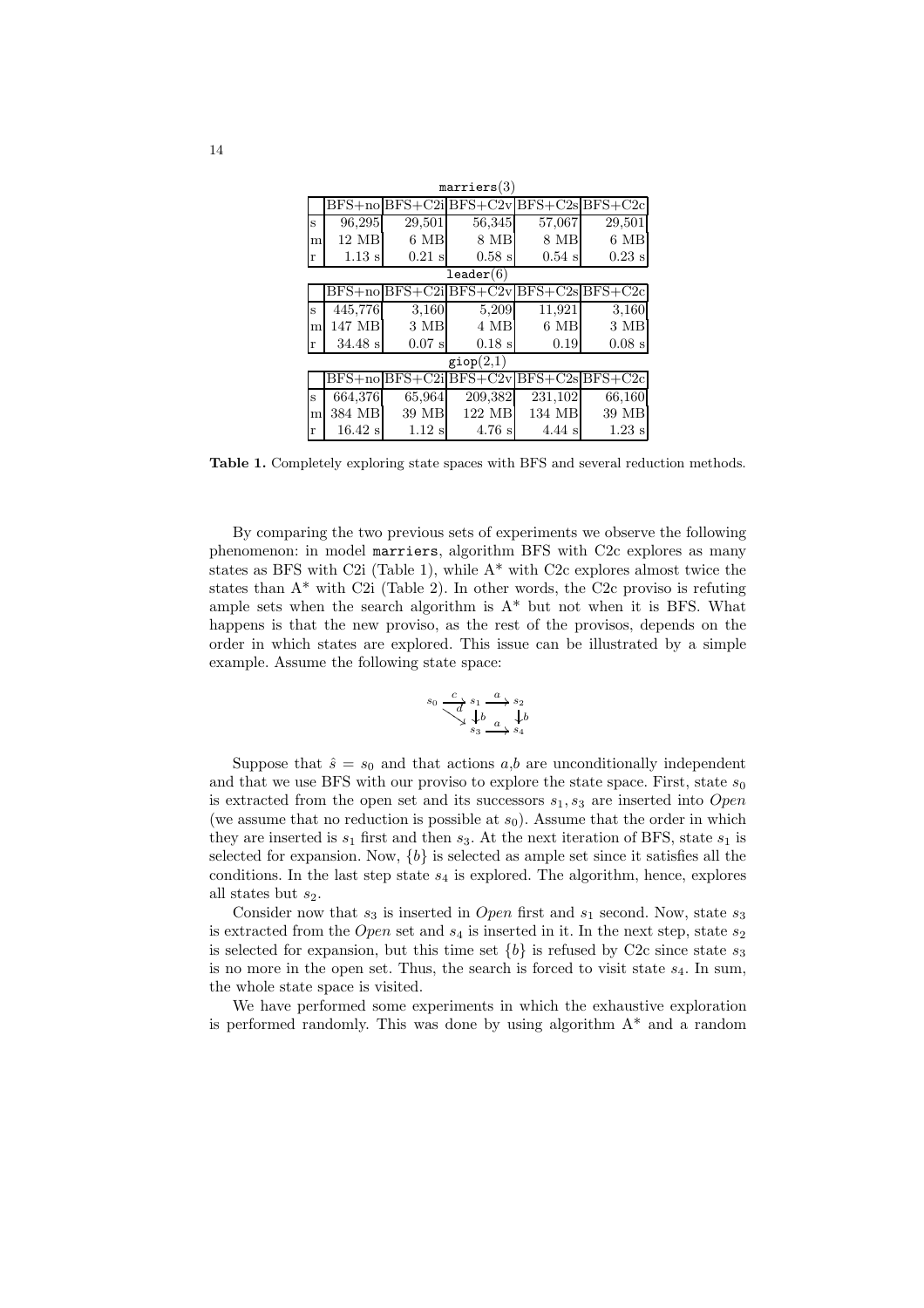| marriers(4)          |                  |                      |               |               |               |                                                                  |  |  |  |  |
|----------------------|------------------|----------------------|---------------|---------------|---------------|------------------------------------------------------------------|--|--|--|--|
|                      |                  |                      |               |               |               | $A^*$ +no $A^*$ +C2i $A^*$ +C2v $A^*$ +C2s $A^*$ +C2c $BFS$ +C2c |  |  |  |  |
| S                    | 225,404          | 37,220               | 100,278       | 37,220        | 58,500        | 155,894                                                          |  |  |  |  |
| m                    | 31 MB            | 7 MB                 | $15$ MB       | 7 MB          | $6\text{ MB}$ | 22 MB                                                            |  |  |  |  |
| $\bf r$              | $5.15$ s         | $0.31$ s             | 2.99s         | $0.36$ s      | $0.73$ s      | $7.17$ s                                                         |  |  |  |  |
| pots                 |                  |                      |               |               |               |                                                                  |  |  |  |  |
|                      |                  | $A^*$ +no $A^*$ +C2i |               |               |               | $A*+C2v$ $A*+C2s$ $A*+C2c$ BFS+C2c                               |  |  |  |  |
| S                    | 6,654            | 5,429                | 5,574         | 5,429         | 5,429         | 22,786                                                           |  |  |  |  |
| m                    | $5\;\mathrm{MB}$ | 4 MB                 | 4 MB          | 4 MB          | 4 MB          | 12 MB                                                            |  |  |  |  |
| r                    | $0.18$ s         | $0.15$ s             | $0.15$ s      | $0.15$ s      | $0.15$ s      | $0.78$ s                                                         |  |  |  |  |
| leader(8)            |                  |                      |               |               |               |                                                                  |  |  |  |  |
|                      |                  | $A^*$ +no $A^*$ +C2i |               |               |               | $A*+C2vA*+C2sA*+C2cBFS+C2c$                                      |  |  |  |  |
| S                    | 558,214          | 104                  | 104           | 104           | 104           | 128                                                              |  |  |  |  |
| m                    | 265 MB           | $2\text{ MB}$        | $2\text{ MB}$ | $2\text{ MB}$ | $2\text{ MB}$ | $2\text{ MB}$                                                    |  |  |  |  |
| $\bf r$              | $30.54$ s        | $0.01$ s             | $0.01$ s      | $0.01$ s      | $0.01$ s      | $0.01$ s                                                         |  |  |  |  |
| $\mathsf{giop}(3,1)$ |                  |                      |               |               |               |                                                                  |  |  |  |  |
|                      |                  |                      |               |               |               | $A^*$ +no $A^*$ +C2i $A^*$ +C2v $A^*$ +C2s $A^*$ +C2s $B^*$ +C2c |  |  |  |  |
| S                    | 485,907          | 90,412               | 314,964       | 191,805       | 117,846       | 120,132                                                          |  |  |  |  |
| m                    | 291 MB           | 55 MB                | 189 MB        | 116 MB        | 72 MB         | 73 MB                                                            |  |  |  |  |
| r                    | $20.09$ s        | $2.82$ s             | $12.41$ s     | 6.60 s        | 3.98 s        | 2,52                                                             |  |  |  |  |

Table 2. Finding a safety violation with  $A^*$  and BFS with several reduction methods.

heuristic function. The result leads to larger state spaces than with BFS. At this point an interesting question arises. While previous work presents the benefits of using directed search algorithms over BFS, can BFS when used with C2c take advantage of the exploration order phenomenon so as to become more memory efficient than A\* with C2c? This in particular since partial-order reduction holds the potential of containing the state space explosion that BFS is particularly vulnerable to. To answer this question we included experiments with BFS and C2c in Table 2. With the C2c proviso  $A^*$  explores less states than BFS with C2c. While in models pots and marriers the improvement is significant, in giop the small difference together with the overhead introduced by heuristics leads to slightly longer running times for A\*.

#### 5 Conclusions

In this paper we present a partial-order reduction for general state exploring algorithms. The main novelty in the algorithm lies in the condition for avoiding action ignoring, which we call open set proviso. During the state space exploration this condition can be checked locally and in an efficient way. We implemented the open set proviso for some directed model checking algorithms which are special instances of the general search algorithm. The experimental results show that the new proviso leads to a significant performance improvement of the directed model checking algorithms in comparison to previously known pro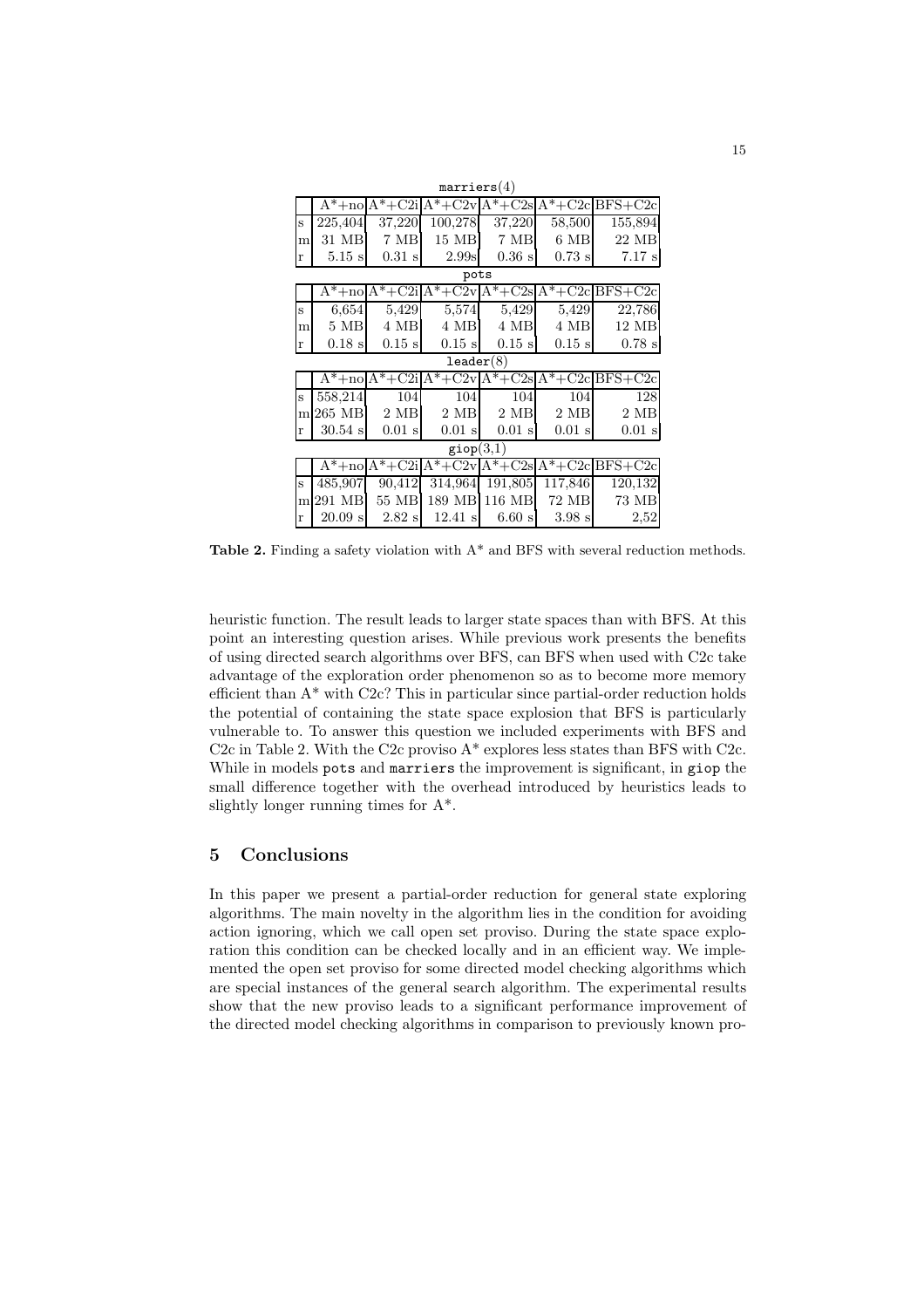visos. The experiments also showed that A\* together with the open list proviso is performing superior in terms of explored states and memory consuption over BFS with partial-order reduction and this new proviso.

We notice that the efficiency of the proviso can depend on the order in which the actions in the reduced state set are selected. It could be interesting to see if this can be exploited to further improve the partial-order algorithm. Another interesting topic for future work will be to apply the ideas of this paper in the realm of symbolic model checking, for instance, for the verification of liveness properties.

## References

- 1. R. Alur, R.K. Brayton, T.A. Henzinger, S. Qadeer, and S.K. Rajamani, Partialorder reduction in symbolic state-space exploration, Formal Methods in System Design, 18:97-116, 2001. A preliminary version appeared in Proc. of the 9th International Conference on Computer-aided Verification, CAV '97, LNCS 1254, pp. 340–351, Springer, 1997.
- 2. D. Bošnački, G.J. Holzmann, Improving Spin's Partial-Order Reduction for Breadth-First Search, Model Checking Software: 12th International SPIN Workshop, SPIN 2005, LNCS 3639, pp.91-105, Springer, 2005.
- 3. D. Bošnački, S. Leue, A. Lluch Lafuente, Partial-Order Reduction for General State Exploring Algorithms, Technical Report soft-05-02, Chair for Software Engineering, University of Konstanz, 2005.
	- http://www.inf.uni-konstanz.de/soft/research/publications/pdf/soft-05-01.pdf
- 4. E. Clarke, O. Grumberg, D.A. Peled, Model Checking MIT Press, 2000.
- 5. S. Edelkamp, A. Lluch Lafuente and S. Leue, Directed explicit-state model checking in the validation of communication protocols, Software Tools for Technology Transfer, vol. 5, pp. 247-267, 2004.
- 6. S. Edelkamp, S. Leue and A. Lluch Lafuente, Partial-order reduction and trail improvement in directed model checking, International Journal on Software Tools for Technology Transfer, vol. 6, nr. 4, pp. 277-301, 2004.
- 7. R. Gerth, R. Kuiper, D. Peled, W. Penczek, A Partial-Order Approach to Branching Time Logic Model Checking, Information and Computation 150(2): 132-152, 1999.
- 8. P. Godefroid, Partial-Order Methods for the Verification of Concurrent Systems: An Approach to the State Space Explosion, LNCS 1032, Springer, 1996.
- 9. P. Godefroid, P. Wolper, Using Partial-Orders for the Efficient Verification of Deadlock Freedom and Safety Properties, Computer Added Verification, CAV '91, LNCS 575, pp. 332-342, Springer, 1991.
- 10. P.E. Hart, N.J. Nilsson and B. Raphael, A formal basis for heuristic determination of minimum path costs, IEEE Transactions on Systems Science and Cybernetics, 4:100-107, 1968.
- 11. G.J. Holzmann, The SPIN Model Checker: Primer and Reference Manual, Addison Wesley, 2003.
- 12. G.J. Holzmann, P. Godefroid, D. Pirottin, Coverage Preserving Reduction Strategies for Reachability Analysis, in Proc. 12th IFIP WG 6.1. International Symposium on Protocol Specification, Testing, and Validation, FORTE/PSTV '92, pp.349-363, North-Holland, 1992.

16